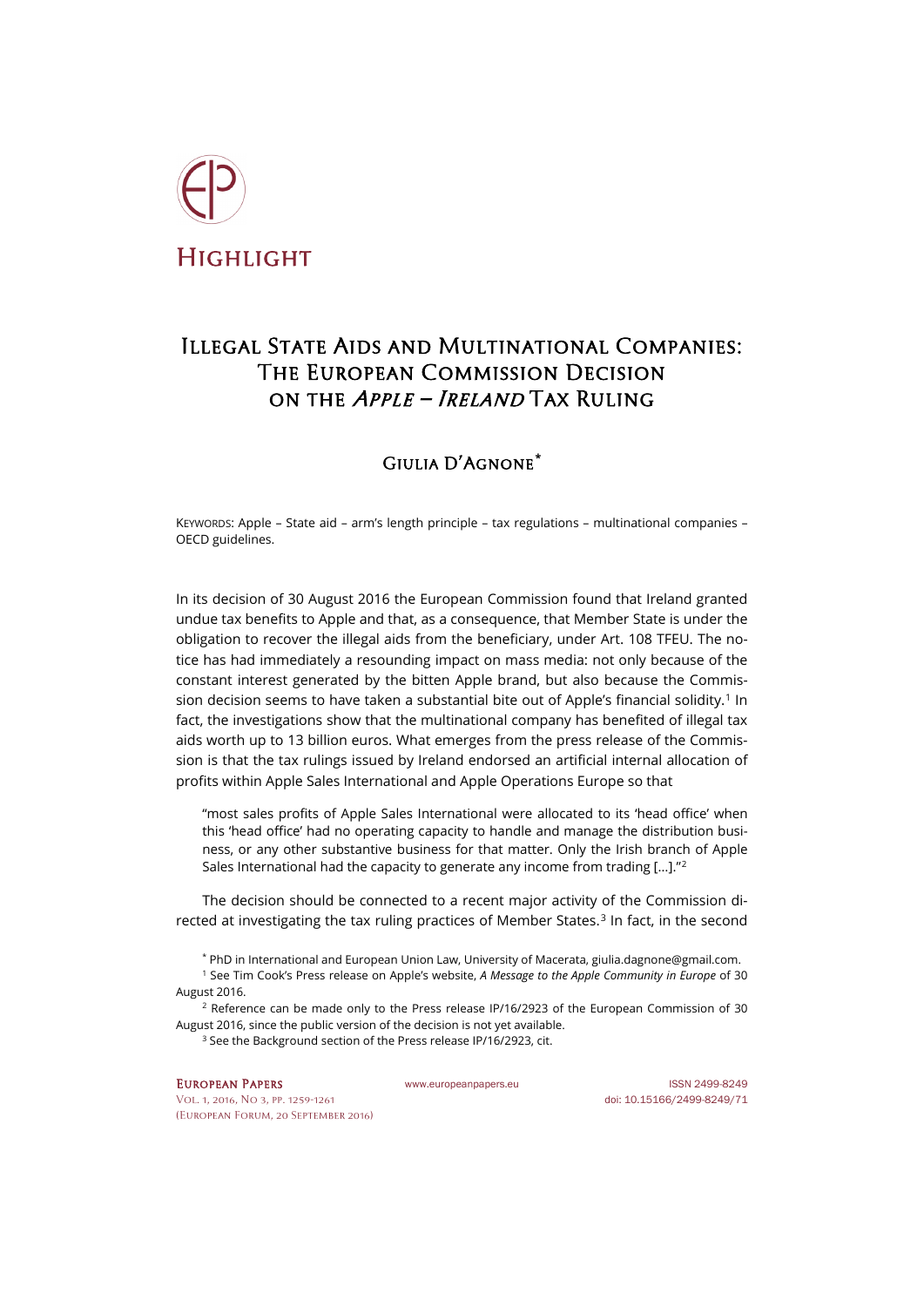half of 2014 the European Commission started a deep activity of investigation towards different Member States (i.e. Ireland, Luxembourg and the Netherlands) in order to verify whether advance tax rulings in relation to the transfer pricing practices of certain corporate groups constituted illegal selective measures under Art. 107, para. 1, TFEU. In particular, the inquiry regarded some famous multinational companies: Apple,[4](#page-1-0) Star-bucks,<sup>[5](#page-1-1)</sup> Fiat,<sup>[6](#page-1-2)</sup> and Amazon.<sup>[7](#page-1-3)</sup> In each of the three cases already decided (the Amazon case is still pending) the Commission concluded that there had been illegal State aids and that the tax avoidance schemes of the underlying undertakings concluded by the Member States and the multinational corporations did not correspond to the arm's length principle.

In all the three recent State aids proceedings, the European Commission has heavily relied on the OECD guidelines on transfer pricing $8$  in order to assess whether the arm's length principle had been respected. The Commission, although recognizing that the guidelines are not legally binding, [9](#page-1-5) analysed the cases at hands on the basis of the benchmarks identified in that instrument. This seems to be fully consistent with the recent Commission Notice on the notion of State aid as referred to in Art. 107, para.1, TFEU, $^{10}$  $^{10}$  $^{10}$  and the reason of this choice seems to be found in the circumstance that the Guidelines "capture the international consensus on transfer pricing and provide useful guidance to tax administrations and multinational enterprises on how to ensure that a transfer pricing methodology produces an outcome in line with market conditions".[11](#page-1-7)

The impression, though, is that the Commission founds it difficult to elaborate a fully "European" notion of fiscal State aid. This seems to be due to the fact that Member States retain exclusive power over direct taxation and that therefore they are politically

<sup>5</sup> European Commission, Case no. SA.38374, *[State aid implemented by the Netherlands to Starbucks](http://ec.europa.eu/competition/elojade/isef/case_details.cfm?proc_code=3_SA_38374)*.

<sup>7</sup> European Commission, Case no. SA.38944, *[Alleged aid to Amazon –](http://ec.europa.eu/competition/elojade/isef/index.cfm?fuseaction=dsp_result) Luxembourg*.

<span id="page-1-4"></span><span id="page-1-3"></span><span id="page-1-2"></span><span id="page-1-1"></span><span id="page-1-0"></span><sup>8</sup> Organization for Economic Cooperation and Development, Transfer Pricing Guidelines for Multinational Enterprises and Tax Administrations of 16 August 2010.

<span id="page-1-5"></span><sup>9</sup> See para. 59 of the Invitation 2014/C 369/04 of the European Commission to submit comments pursuant to Article 108(2) of the Treaty on the Functioning of the European Union in the State aid SA.38373 (2014/C) (ex 2014/NN) — Alleged aid to Apple proceeding.

<span id="page-1-6"></span> $10$  See Notice 2016/C 262/01 of the European Commission on the notion of State aid as referred to in Article 107(1) of the Treaty on the Functioning of the European Union of 19 May 2016, para. 173, stating that: "When examining whether a transfer pricing ruling complies with the arm's length principle inherent in Article 107(1) of the Treaty, the Commission may have regard to the guidance provided by the Organisation for Economic Cooperation and Development ('OECD'), in particular the 'OECD Transfer Pricing Guidelines for Multinational Enterprises and Tax Administrations'. [...] Consequently, if a transfer pricing arrangement complies with the guidance provided by the OECD Transfer Pricing Guidelines, including the guidance on the choice of the most appropriate method and leading to a reliable approximation of a market based outcome, a tax ruling endorsing that arrangement is unlikely to give rise to State aid".

<span id="page-1-7"></span><sup>11</sup> *Ibidem*.

<sup>4</sup> European Commission[, Case no. SA.38373,](http://ec.europa.eu/competition/elojade/isef/case_details.cfm?proc_code=3_SA_38373) *Alleged aid to Apple*.

<sup>6</sup> European Commission, Case no. SA.38375, *[State aid which Luxembourg granted to Fiat](http://ec.europa.eu/competition/elojade/isef/case_details.cfm?proc_code=3_SA_38375)* .